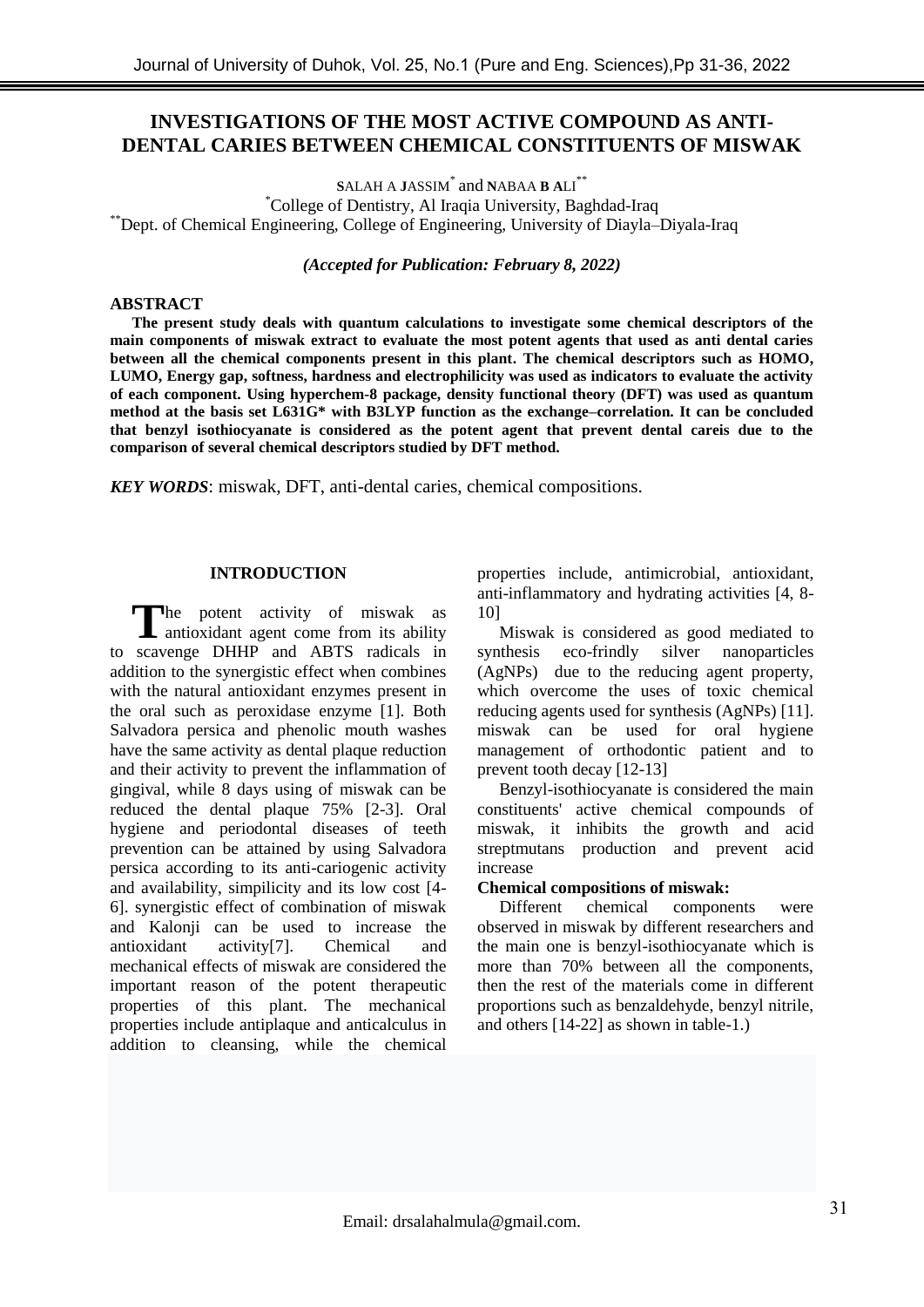

## **Computational details**

The hyperchem 8 professional was used as program package. Density functional theory (DFT) was used as molecular modeling at 631G\*\* basis sets (large size basis sets), The use of six Gaussian primitives (631G) to each core orbital improves significantly the description of the core region. B3LYP as hybrid functional was used. All the calculations are carried out at restricted Hartree-Fock levels (RHF).

Chemical descriptors were calculated according to different equations as follow [23- 30]:

The hardness  $(\eta)$  was computed by using the following Eq:

 $\eta = (E_{LUMO} - E_{HOMO})/2$  ……(1)

Electrophilicity ( $\omega$ ) was calculated from the Eq.:  $\omega = (E_{HOMO} + E_{LUMO}/2)^2/2\eta$  $\dots (2)$ Softness (S) was calculated by:  $S = 1/2\eta$  ……(3)

## **RESULTS AND DISCUSSION**

#### **Chemical descriptors**

There is a good relationship between HOMO-LUMO energy gap of the molecule and its chemical reactivity, the low value of Egap, the high active molecule (25-27), Hard molecule means that the molecule is more resistance to polarization, so it is less active when the value is high [28], While soft molecule reveals the ability of electron transfer to another molecule and the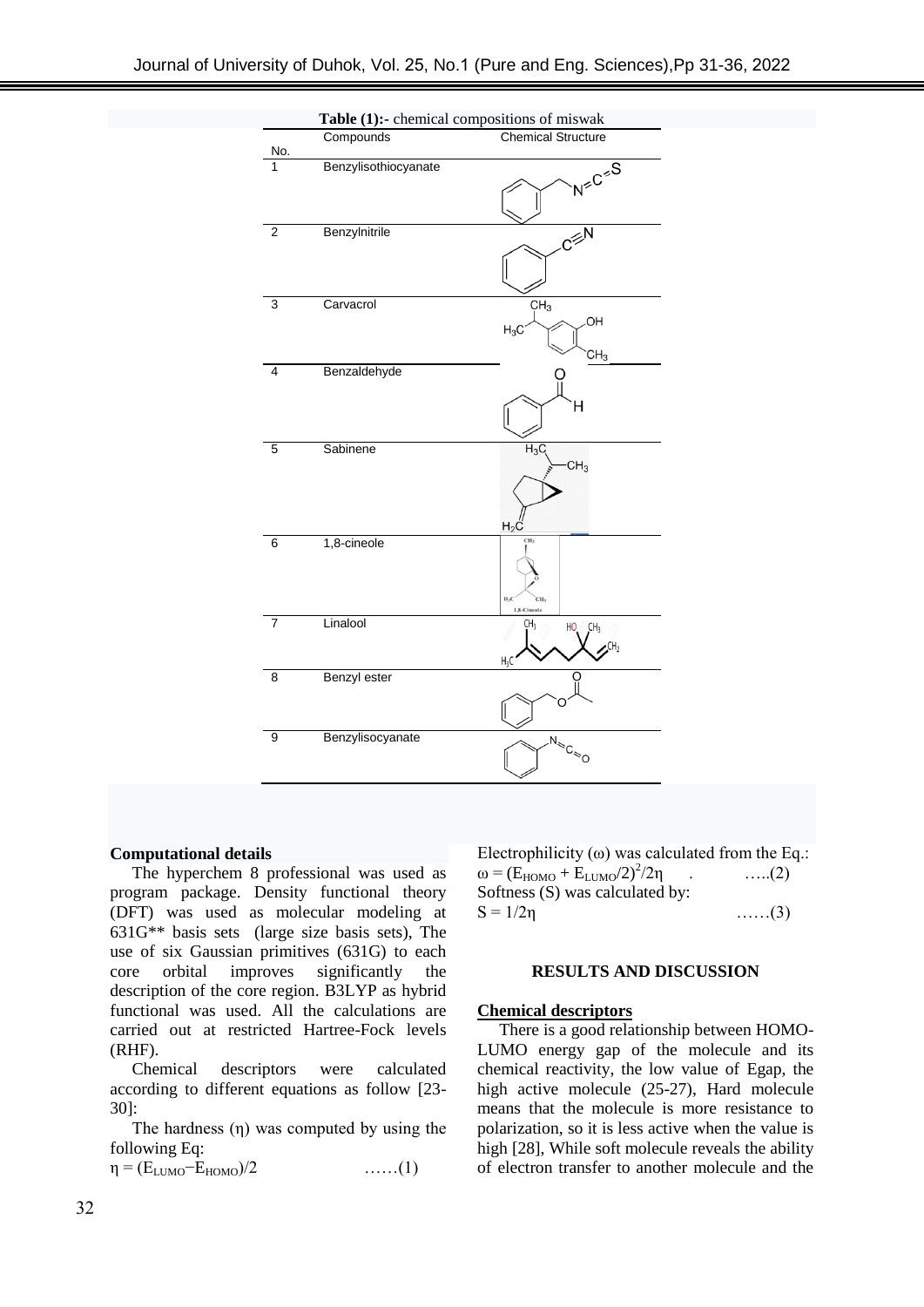high value of softness means more active [29]. Electrophilicity measures the energy lowering of a molecule due to maximal electron flow between the donor and acceptor, so high value of electrophilicity reflects more active molecule [29-30]

From table-2, it can be concluded from the above consideration that benzyl isothiocynate (which is the higher percentage in miswak and reachs more than 70%) is considered the potent active between all the other chemical

constituents of miswak, and this result is matched with several experimental studies [14, 31]. The potency of benzyl isothiocynate come from the activity of both nitrogen and sulfur atoms which are considered as active functional groups in addition to benzyl group [32].

Benzyl isothiocynate can inhibit the growth of *Streptococcus mutans* (which is the main source of dental caries, and has fungi static action toward *Candida albicans* [33]

| <b>Table(2):-</b> the chemical descriptors of different compsitions present in miswak using DFT/631G**/B3LYP |  |  |
|--------------------------------------------------------------------------------------------------------------|--|--|
|                                                                                                              |  |  |

| NO. | Compounds            | <b>HOMO</b> | LUMO     | Egap  | <b>Hardness</b> | Electrophilicity | Softness |
|-----|----------------------|-------------|----------|-------|-----------------|------------------|----------|
|     |                      | eV          | eV       | eV    | eV              | eV               | eV       |
|     | Benzylisothiocyanate | $-6.506$    | $-0.666$ | 5.84  | 2.920           | 2.201            | 0.342    |
|     | Benzylnitrile        | $-6.955$    | $-0.395$ | 6.56  | 3.280           | 2.058            | 0.304    |
| 3   | Carvacrol            | $-6.753$    | 1.619    | 8.372 | 4.186           | 0.787            | 0.238    |
| 4   | Benzaldehyde         | $-6.494$    | $-0.407$ | 6.087 | 3.043           | 1.955            | 0.328    |
| 5   | Sabinene             | $-5.956$    | 0.709    | 6.665 | 3.332           | 1.032            | 0.300    |
| 6   | 1.8-cineole          | $-6.205$    | 1.865    | 8.07  | 4.035           | 0.583            | 0.247    |
|     |                      |             |          |       |                 |                  |          |
|     | Linalool             | $-5.847$    | 0.373    | 6.22  | 3.110           | 1.204            | 0.321    |
| 8   | Benzylester          | $-6.624$    | $-0.138$ | 6.486 | 3.243           | 1.762            | 0.308    |
| 9   | Benzylisocyanate     | $-6.768$    | $-0.215$ | 6.553 | 3.276           | 1.860            | 0.305    |
|     |                      |             |          |       |                 |                  |          |

## **HOMO LUMO shapes**

The shapes of homo lumo are shown Fig-1 , it can be seen that homo is localized over the molecule except benzene ring while lumo is

localized above all the molecule which indicates the electrons transferred to benzene ring due to pi-pi\* transition.

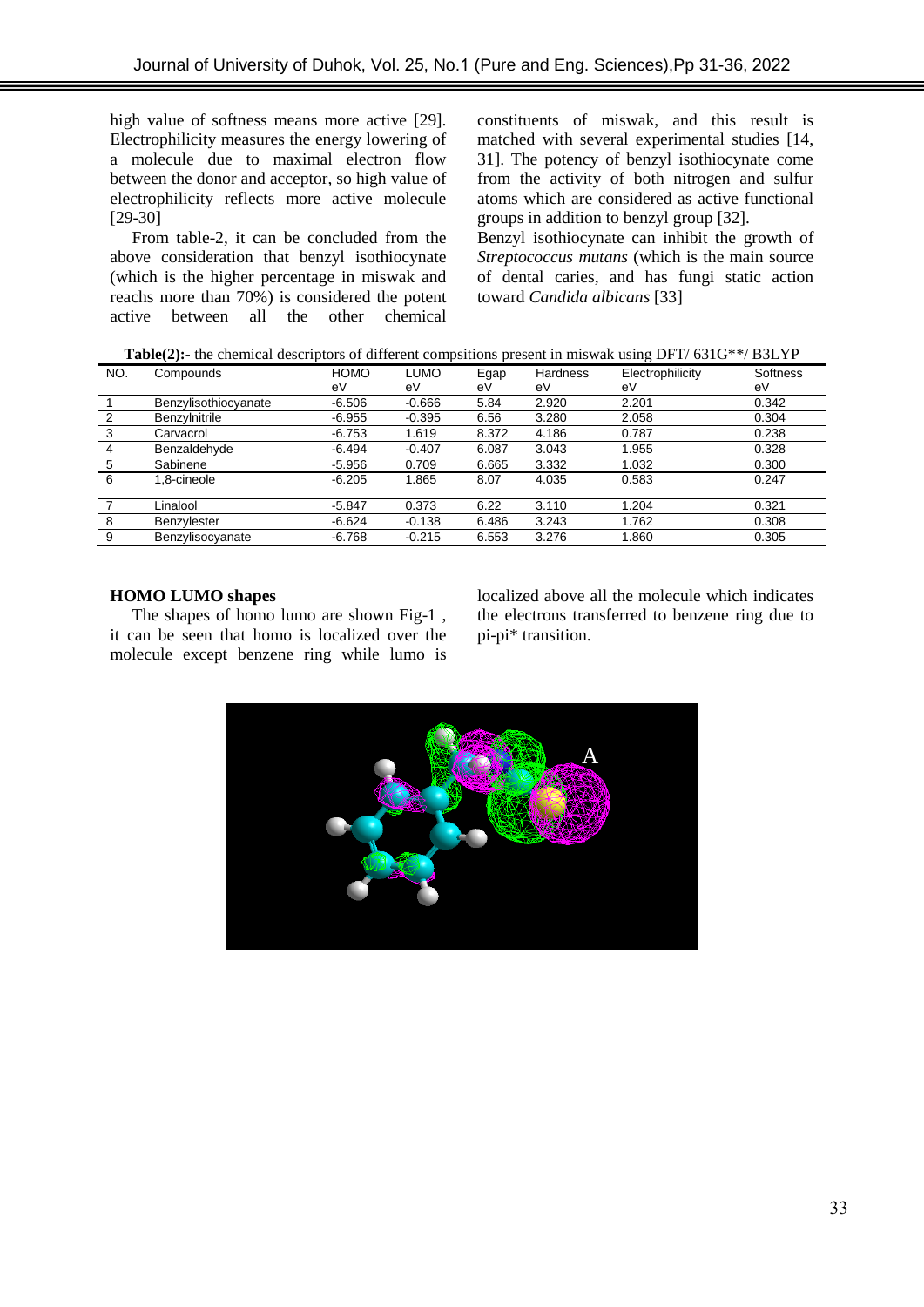

**Fig(1): -**Benzyl isothiocyanat orbitals, HOMO (A), LUMO (B)

## **Molecular electrostatic potential (MEP)**

To investigate the nucleophilic and electrophilic attacks of the molecule and to describe the electron distribution on the reactive sites of system, (MEP) was used for this purpose which depends on the variation of colors visualized in MEP that is ranged from red color

(as negative charge that reflects the electrophilic capacity value) to blue color as positive charge. As can be seen in fig-2 , the electrophilic potency is localized on nitrogen atom which represent the more active site toward electrostatic attacks with the receptor (34):



**Fig(2):-** Molecular electrostatic potential (MEP) of benzyl isothiocyanat

# **CONCLUSION**

When there is a matching pattern in the results, and when the molecules are sequenced in being the most softness and electrphilicity and the least hardness, this means a high accuracy in determining the most effective substance, so benzylisothiocyanate can inhibit *Streptococcus mutans* which is the main reason of dental caries

## **REFERENCES**

- Saleh A Mohamed and Jalaluddin A Khan, Antioxidant capacity of chewing stick miswak Salvadora persica, BMC Complementary and Alternative Medicine 2013, 13(40): 1-6, 2013.
- Aeeza M., Marium A., Malik S., Basil K., Marij H., Razia A. Ahmed, Comparative Clinical Effects of Salvadora Persica Oral Rinse and A Phenolic Commercial Mouth Wash on Human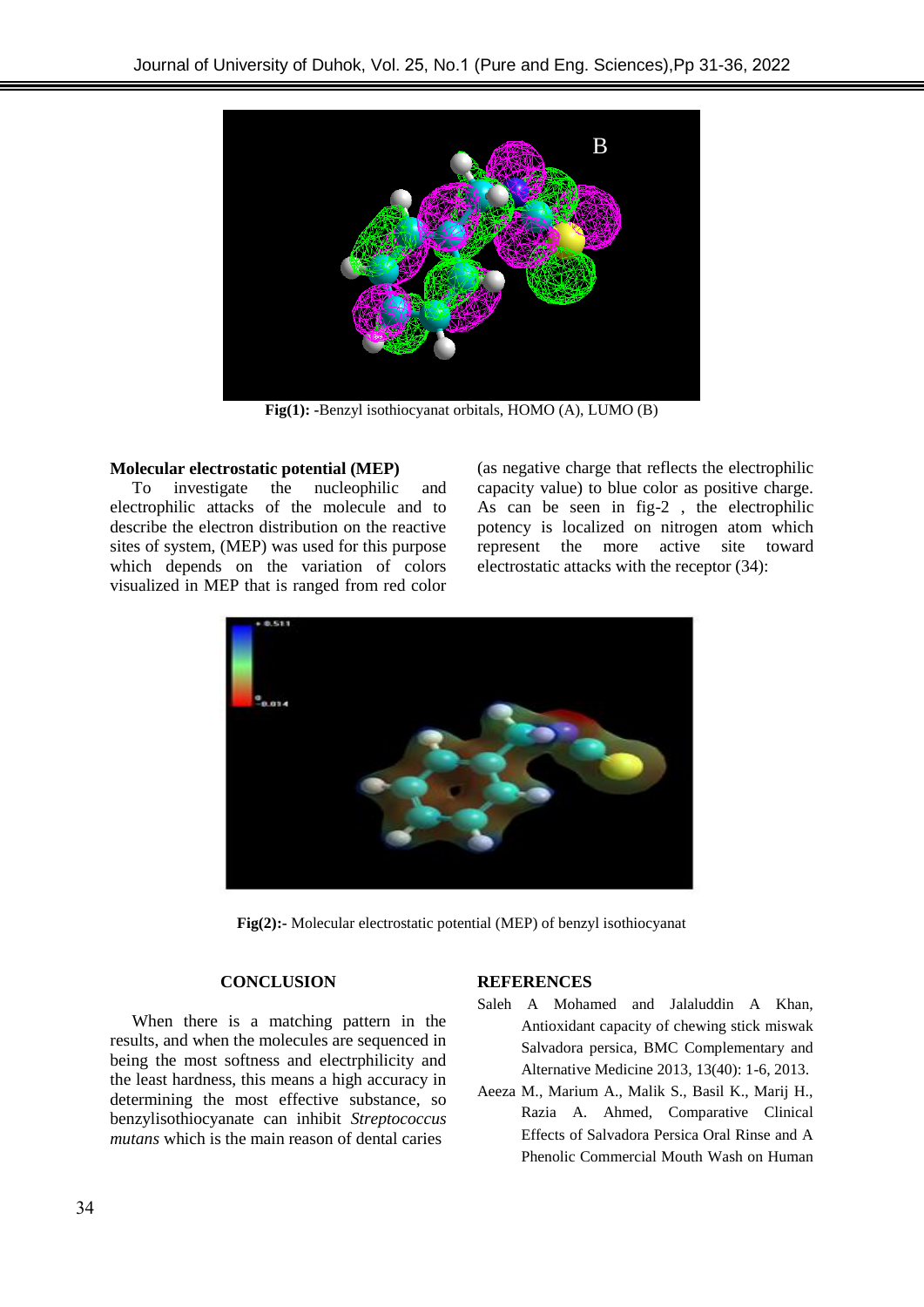Oral Health; An Invivo Randomized Trial, JPDA, 30(2), 2021

- [Akhilanand C.,](https://www.ncbi.nlm.nih.gov/pubmed/?term=Chaurasia%20A%5BAuthor%5D&cauthor=true&cauthor_uid=25737893) [Ranjit P.,](https://www.ncbi.nlm.nih.gov/pubmed/?term=Patil%20R%5BAuthor%5D&cauthor=true&cauthor_uid=25737893) and [Amit N.,](https://www.ncbi.nlm.nih.gov/pubmed/?term=Nagar%20A%5BAuthor%5D&cauthor=true&cauthor_uid=25737893) Miswak in oral cavity –An update, [J Oral Biol Craniofac](https://www.ncbi.nlm.nih.gov/pmc/articles/PMC4306988/)  [Res.,](https://www.ncbi.nlm.nih.gov/pmc/articles/PMC4306988/)3(2): 98–101, 2013
- Fatemeh E., Efficacy of Miswak (salvadora persica) in preventing dental caries, HEALTH , 2(5), 499-503, (2010)
- Ahtesham A., Aijaz A., Amol D. and Nilofar N., Effects of Miswak - Salvadora Persica on Oral Health, Al Ameen J Med Sci; 9(4), 215-218, 2016
- Mohamed M., Mathias G., Manoj K., Radha Y. and Christof D., Salvadora persica: Nature's Gift for Periodontal Health Antioxidants, 10(712), 1-20, 2021
- Sameen A., Kashaf J., Junaid J., Tuaha A., Waqas M., Nadia M., Kanza T., Musarrat S., Sana J. and Farheen A.i, Detection of antibacterial activities of Miswak, Kalonji and Aloe vera against oral pathogens & anti-proliferative activity against cancer cell line, BMC Complementary and Alternative Medicine, 17:265, 2-10, (2017).
- Fayez N., Mustafa N., Zohaib K. Muhammad S., Khalid A., Role of *Salvadora persica* chewing stick (miswak): A natural toothbrush for holistic oral healths, European Journal of Dentistry, 10(2): 301-308, 2016.
- Mohamed A. Faraga,, Zeinab T. Shakourc, Tilo Lübkene, Andrej F., Ludger A. Wessjohannd, Engy Mahrous, Unraveling the metabolome composition and its implication forSalvadora persica L. use as dental brush via a multiplex approach of NMR and LC–MS metabolomics, Journal of Pharmaceutical and Biomedical Analysis 193, 113727, 1-7, (2021)
- Haniyeh I., Gholamhoseein S., Alireza R. Dahmardeh and Zahra P. Mofrad, The Effect of Oral Care with Miswak Versus Chlorhexidine on the Incidence of Ventilator-Associated Pneumonia: A Clinical Trial Study
- ; 8(4):e100387, 2019
- Hammad A., Muhammad A. Sami, Saima S. & Umer H., *Salvadora persica* mediated synthesis of silver nanoparticles and their antimicrobial efficacy, Scientific Reports, 11:5996, (2021)
- Abd El-Latif H.*,* and Sulaiman A. Alrumman, Antibacterial activity of Miswak (*Salvadora persica*) extracts against isolated and

genetically identified oral cavity pathogens, Technology and Health Care 24,S841–S848, (2016).

- Khoirulzariah I., The Use of Miswak as Toothbrush for Orthodontic Patient Hindawi Publishing Corporation, Case Reports in Dentistry
- 2016, Article ID 7472340, 3 pages
- Abier S., Ellen M. Santangelo, Muhammad A., Anna-K. Borg-Karlson, A., Katrin P., Benzyl Isothiocyanate, a Major Component from the Roots of *Salvadora Persica* Is Highly Active against Gram-Negative Bacteria Plos One, 6(8): e23045, 2011.
- Ammar B., Guido F., Pier L. and Ivano M., The Composition of the Root Oil of Salvadora persica L., [Journal of Essential Oil](https://www.researchgate.net/journal/Journal-of-Essential-Oil-Research-1041-2905)  [Research,](https://www.researchgate.net/journal/Journal-of-Essential-Oil-Research-1041-2905) 14(2):128-129, 2002.
- Hilal A. and Rajagopal K., Biological Activities of Salvadora persica L. (Meswak), Med Aromat Plants, 2(4):1-5. 2013
- [Maged S.,](https://www.ncbi.nlm.nih.gov/pubmed/?term=Abdel-Kader%20MS%5BAuthor%5D&cauthor=true&cauthor_uid=29844716) [Elsadig H.,](https://www.ncbi.nlm.nih.gov/pubmed/?term=Khamis%20EH%5BAuthor%5D&cauthor=true&cauthor_uid=29844716) [Ahmed I.](https://www.ncbi.nlm.nih.gov/pubmed/?term=Foudah%20AI%5BAuthor%5D&cauthor=true&cauthor_uid=29844716) and [Mohammed H.,](https://www.ncbi.nlm.nih.gov/pubmed/?term=Alqarni%20MH%5BAuthor%5D&cauthor=true&cauthor_uid=29844716) GC quantitative analysis of benzyl isothiocyanate in *Salvadora persica* roots extract and dental care herbal products, [Saudi](https://www.ncbi.nlm.nih.gov/pmc/articles/PMC5961752/)  [Pharm J.,](https://www.ncbi.nlm.nih.gov/pmc/articles/PMC5961752/) May; 26(4): 462–466, 2018.
- Alali F., Hudaib M., Aburjai T., Khairallah K. & Al-Hadidi N., GC-MS Analysis and Antimicrobial Activity of the Essential Oil from the Stem of the Jordanian Toothbrush Tree Salvadora persica. Pharmaceutical Biology, 42(8): 577–580, 2004.
- [Feras](https://www.tandfonline.com/author/Alali%2C+Feras) A., [Taha A.,](https://www.tandfonline.com/author/Al-Lafi%2C+Taha) GC-MS Analysis and Bioactivity Testing of the Volatile Oil from the Leaves of the Toothbrush Tree Salvadora persica L., Formely natural product letters, 17(3):189- 194, 2003.
- Arni I. Djais, Vidya Y. Tope, Effectiveness of siwak salvadora persica extract to aggregatibacter actinomycetemcomitans as one of pathogenic bacteria causing periodontal disease, Journal of Dentomaxillofacial Science, 2(1): 28-31, 2017.
- Saleh A. and Kasi M., Anti-biofilm activity of Salvadora persica on cariogenic isolates of Streptococcus mutans: in vitro and molecular docking studies, Biofouling, 28(1), 29-38, 2012.
- [Reham A.](https://pubmed.ncbi.nlm.nih.gov/?term=Albabtain+R&cauthor_id=28484501), [Muhammad A.,](https://pubmed.ncbi.nlm.nih.gov/?term=Azeem+M&cauthor_id=28484501) [Zenebech W.,](https://pubmed.ncbi.nlm.nih.gov/?term=Wondimu+Z&cauthor_id=28484501) Tulay [L.,](https://pubmed.ncbi.nlm.nih.gov/?term=Lindberg+T&cauthor_id=28484501) [Anna K., Borg-K.](https://pubmed.ncbi.nlm.nih.gov/?term=Borg-Karlson+AK&cauthor_id=28484501) , [Anders G.,](https://pubmed.ncbi.nlm.nih.gov/?term=Gustafsson+A&cauthor_id=28484501) Investigations of a Possible Chemical Effect